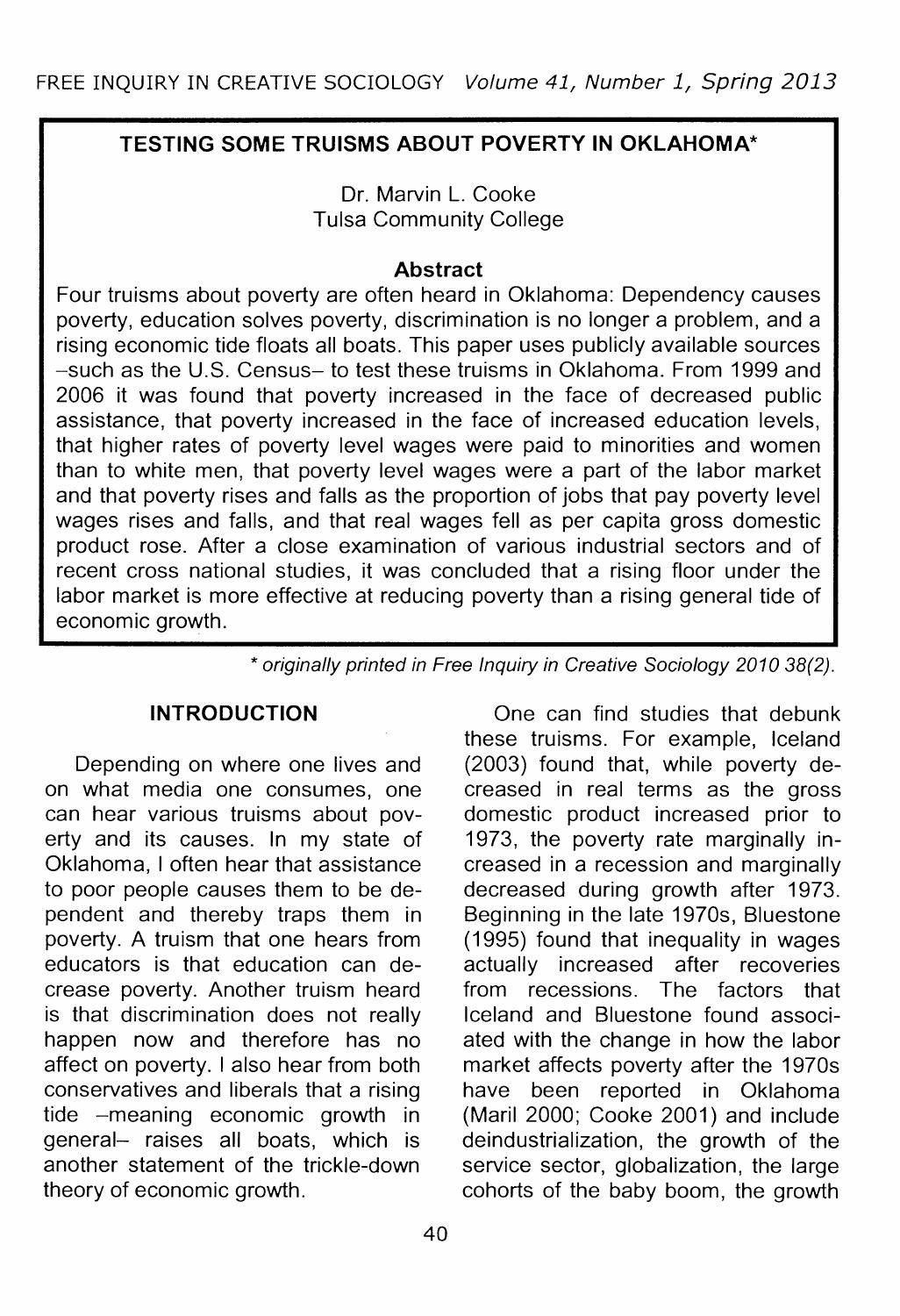of women in the labor market, the decline of unionization, and the flight of education and jobs from the central cities to the suburbs. Yet, one still finds truisms used in public discourse based on the performance of the economy before 1973.

The purpose of this study is to look at these truisms one more time in the state of Oklahoma.

# Truism 1: Welfare causes poverty by causing dependency

One side of the welfare reform debate in the 1990s (Cooke 1998) claimed that welfare causes poverty by encouraging people to stay on the dole and thereby remain poor. One still hears this truism today in arguments against extending unemployment benefits in the face of 10% unemployment (Noah and York 2010). To test this truism, the TANF statistics from the Oklahoma Department of Human Services were combined with information about families from the 2000 Census and the 2006 American Community Survey. In 2000, there were 927,703 families in Oklahoma with children under 18. Eleven percent of these families were poor and thereby could quality for welfare/TANF. If one uses the December 2000 TANF case report as an indicator of the number of families on TANF, almost one out of five families that were poor with children under 18 were on TANF in 2000. By December 2007 -using the 2006 American Community survey to estimate the number of poor families- just over one out of ten families that were poor with children under 18 were on TANF. With a drop of TANF participation by eligible families of almost half, one would expect the poverty rate to drop if dependency caused poverty. Instead, the poverty rate rose to 13% for families with children under 18. This does not support the truism that dependency causes poverty.

## Truism 2: Raising education levels reduces poverty

The relationship between education, the labor market, and poverty can be seen in the Oklahoma Employment Outlook 2014. In projecting the labor market from 2004 to 2014, the authors projected the educational credentials required for the labor market during this time period (Carpenter et al. 2006:16). About 59% of the jobs expected to be created during this period can be done with a high school education or less. Given current poverty rates by education and the study's expected distribution of educational requirements for added employment over the next ten-year period, one could expect that there will be a poverty rate of about 19% among those in the jobs created. Thirty-one percent of the jobs projected to be created in Oklahoma between 2004 and 2014 will only require "short-term on-the-job training." The good news is that this type of job requires very few skills, can be learned with a short demonstration of duties, and assures that there will be some jobs for high school dropouts. The bad news is that this type of job lends itself to poverty rate wages, high turnover, and part-time employment.

Finally, according to U.S. Census, the percent of Oklahomans 25 years of age and older that had more than a high school education marginally in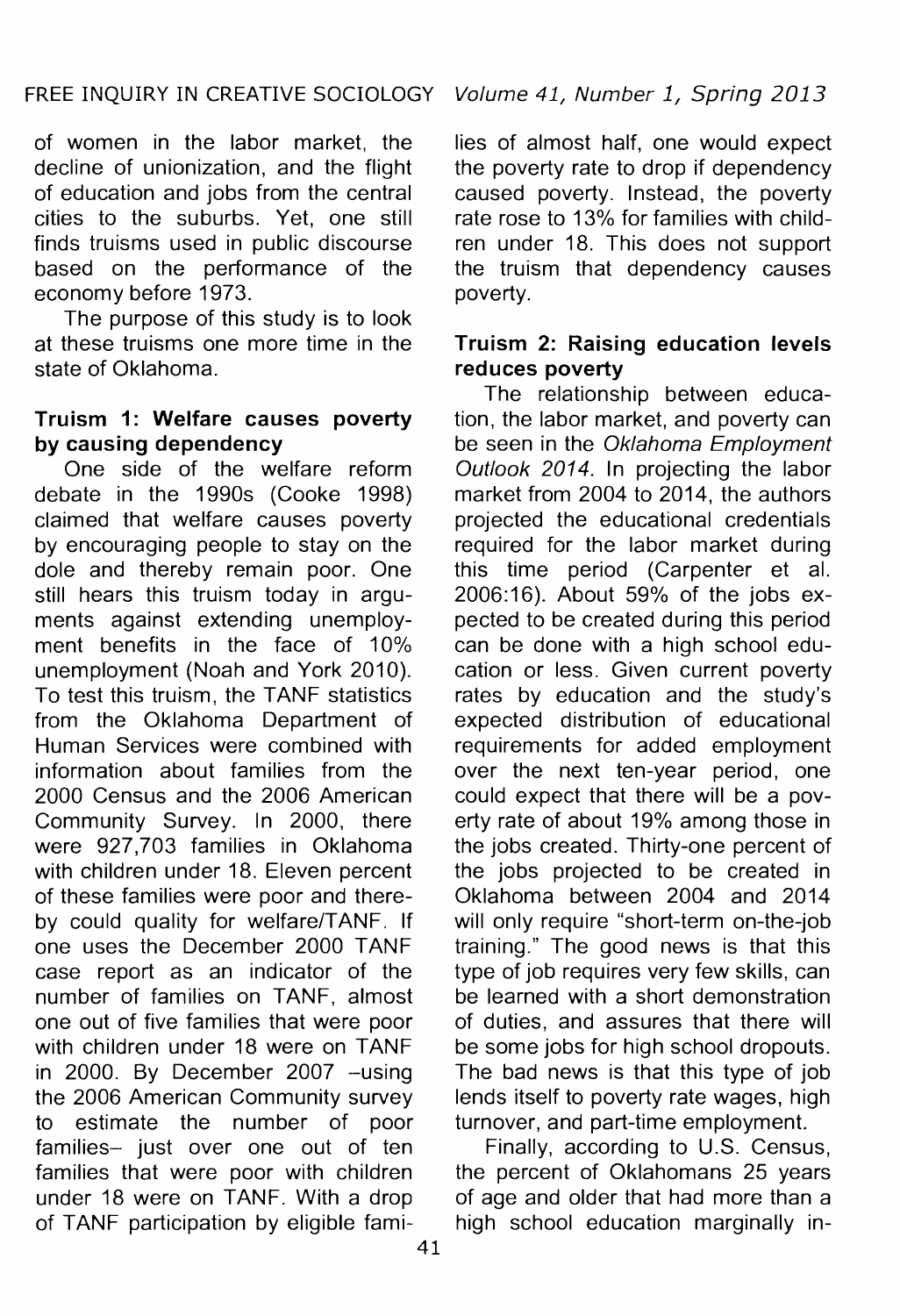creased from 49.2% in 1999 to 51.2% in 2006. Over the same time period, the poverty rate increased from 13% to 16%. Contrary to education advocates, the nature of jobs created by the economy tends to affect educational levels required rather than increasing education levels causing good jobs to be created.

## **Truism 3: Discrimination is not really a problem nowadays. Thus, it can have no effect on poverty.**

Poverty level wages $<sup>1</sup>$  are a part of</sup> the labor market. For workers from 25 to 61 years of age<sup>2</sup>, about one in ten were paid a poverty wage rate for a household of three in mining, in transportation, communications, and public utilities, and in wholesale trade. About one in eleven were paid at a poverty wage rate in public administration. These were the industrial sectors that had the lowest proportion of jobs that paid at the poverty level or lower. With respect to sex and race among these industries, women are 74% less likely to receive a poverty wage rate than men in mining and about equally likely to receive a poverty wage rate as men in wholesale trade. Minorities are 42% more likely to receive a poverty wage rate than whites in mining but only 8% more likely in wholesale trade. Women are 35% more likely to receive a poverty wage rate than men in public administration and 96% more likely in transportation, communications, and public utilities. Minorities are 64% more likely to receive a poverty wage rate than whites in public administration but are about equally likely to receive a poverty wage rate as whites in transportation, communications, and

public utilities. Women composed 18% of workers in mining, 22% in wholesale trade, 27% in transportation, communications, and public utilities, and 44% in public administration. Minorities composed 15% of workers in mining, 12% in wholesale trade, 14% in transportation, communications, and public utilities, and 22% in public administration. The two industries that proportionally contained more women also were more likely to pay women poverty rate wages. Similarly, the two industries that proportionally contained more minorities were more likely to pay minorities poverty rate wages.

About one worker in seven was paid at a poverty wage rate in manufacturing and in finance, insurance, and real estate. Women were 28% more likely to receive a poverty wage rate in finance, insurance, and real estate, which was the industry with next to the highest concentration of women workers at 65%. Minorities were 77% more likely to receive a poverty wage rate in finance, insurance, and real estate. They composed 14% of workers in the 25 to 61 years age range in the industry. Twenty-six percent of workers in manufacturing were women, who were 142% more likely to receive a poverty wage rate than men. Twenty percent of workers were minorities. They were 78% more likely to be paid a poverty wage rate than whites.

About one in five workers were paid at a poverty rate in construction. Women only make up 10% of construction workers and are 17% less likely than men to receive a poverty wage rate. Minorities make up 18% of construction workers and are 47%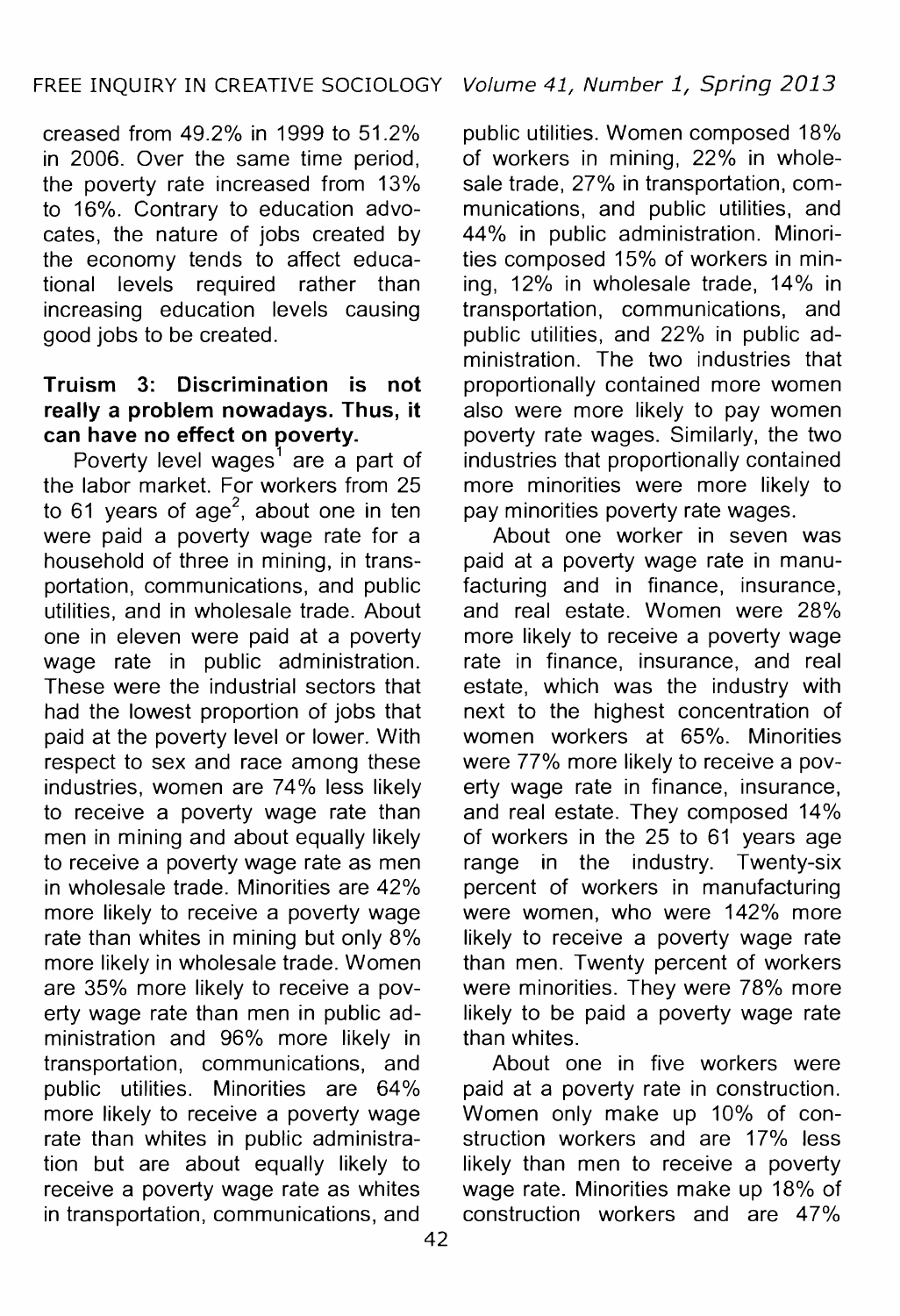more likely than whites to receive a poverty wage rate. About one in four were paid at a poverty rate in services. Women were 12% more likely to receive a poverty wage rate in services, which was the industry with the highest concentration of women workers at 67%. Minorities make up 19% of service workers and are 63% more likely than whites to receive a poverty wage rate. And about one in three were paid at a poverty rate in retail sales and in agriculture. Women were 80% more likely to receive a poverty wage rate in retail sales and made up 52% of workers in the industry. Minorities were 63% more likely than whites to receive a poverty wage rate in retail sales and composed 17% of workers. In agriculture, women were 22% more likely to receive a poverty wage rate and composed 22% of workers. Minorities were 76% more likely than whites to receive a poverty wage rate and composed 14% of workers.

Overall in 2006, 19.4% -or about one in five- jobs paid at a poverty rate for a household of three. This is proportional to the household poverty rate for the state of 16%. Overall, women made up 47% of wage earners in the 25 to 61 years age range. They were 47% more likely to receive a poverty wage rate than men. Minorities composed 19% of wage earners in the 25 to 61 year age range. They were 57% more likely to receive a poverty wage rate than whites.

We are about 40 years beyond the passage of the federal legislation that made discrimination illegal. We have had enough time to have the age cohorts who lived under segregation pass through the work force. Should

we still see such discrepancies in outcomes if discrimination were not a factor in hiring and promotion? Obviously, since women and minorities are the most likely to receive a poverty wage, simply stopping discrimination should decrease the poverty rate in Oklahoma.

## **Truism 4: A rising tide** raises **all**  boats

Since most of us live by earning a wage, the most likely cause of poverty is the labor market itself. To test this in Oklahoma, look at the proportion of poverty level jobs in the labor market and the poverty rate in a neighboring state, Kansas, and at an earlier point in time for Oklahoma- the 2000 Census, which actually reports labor and earnings information for 1999. In the 2006 Census Bureau's American Community Survey, Kansas had a household poverty rate of 12.3%. Almost one in seven jobs in Kansas (14.8%) paid a poverty rate wage for a household of three for 25 to 61 year olds in the labor force. From the discussion above, about one in five (19.4%) jobs paid a poverty rate wage in Oklahoma in 2006, which had a 16% household poverty rate. In the 2000 Census, 14.7% of households were poor and about one in six (15.8%) jobs paid a poverty rate wage in Oklahoma. There is an association between the proportion of jobs that pay a poverty rate and the household poverty rate across time and geography.

As earlier noted, Iceland found that, after 1973, the poverty rate marginally increased in a recession and marginally decreased during growth. Since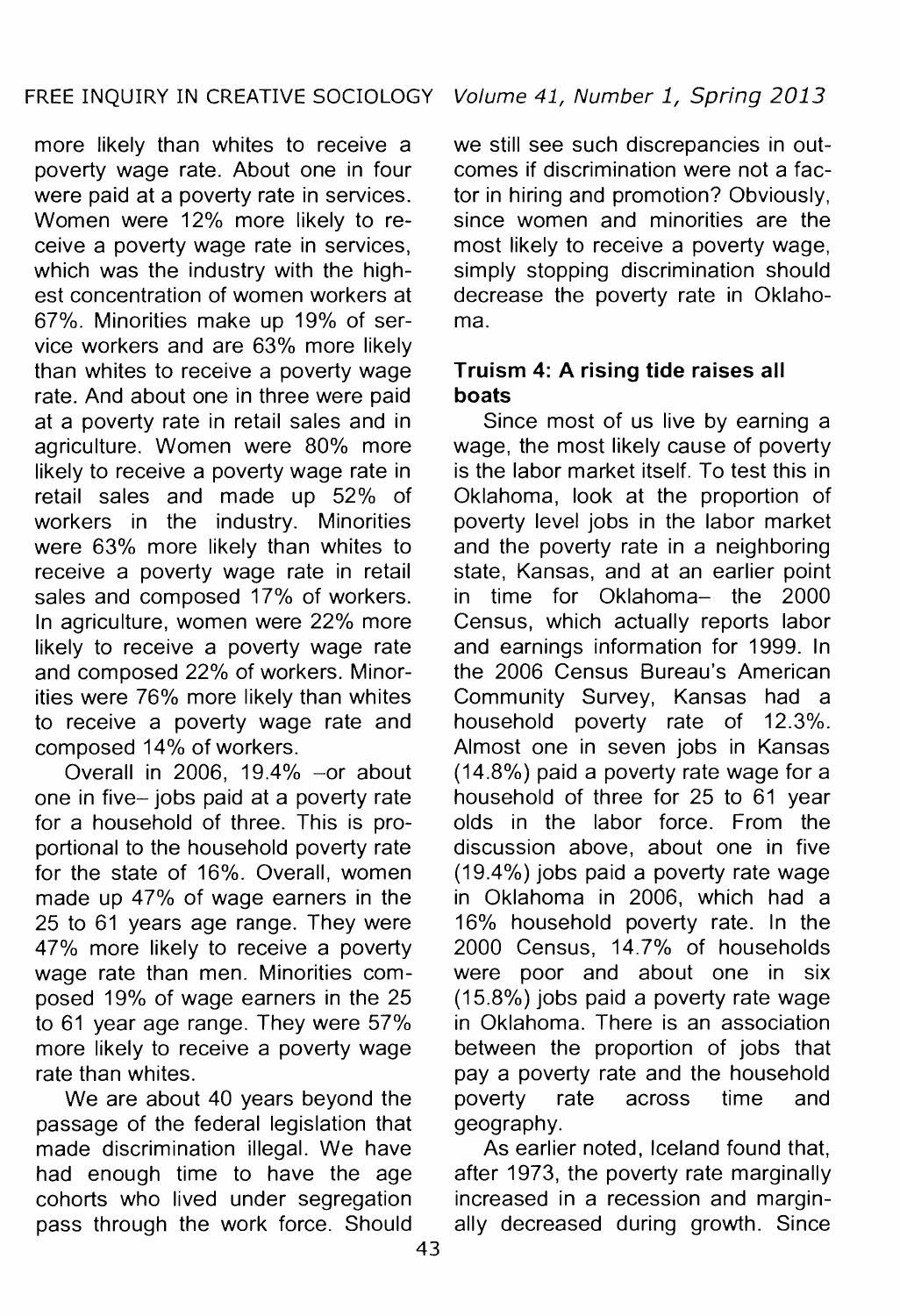the proportion of poverty level jobs and poverty both increased in Oklahoma between 1999 and 2006, one would expect that the tide was falling. In fact, the gross domestic product for the state increased by 38% between 1999 and 2006 as the population increased by 4%. Here one has a case in which the tide was rising while poverty increased.

What would one expect if wages rose at the same rate as the growth in the state's gross domestic product? Using Iceland's (2000) method of calculating poverty rates under different assumptions to estimate what would have happened to the poverty rate in Oklahoma if wages would have changed at the same rate as the per capita gross domestic product for the state, the hourly wage rate for each worker from 25 to 61 years of age in the 2000 Census was increased by the change in per capita gross domestic product for Oklahoma between 1999 and 2006, taking inflation into account. If the change in per capita gross domestic product during this period had affected all workers equally, one would expect about one in ten (11.1%) poverty wage rate. Instead, one finds a poverty wage rate in 2006 of about one in five.

Looking at specific industrial sectors, the actual poverty wage rate was less than the expected poverty wage rate from the per capita gross domestic product increase only in wholesale trade. The actual poverty wage rate was somewhat higher than expected in transportation, communications, and public utilities (poverty wage rate of 1 out of 12 workers expected, 1 out of 10 actual), agriculture (1 out of 4 expected, 1 out of 3 actual), and mining  $(1 \text{ out of } 14 \text{ expected}, 1 \text{ out of } 10)$ actual). It was higher than expected in finance, insurance, and real estate (1 out of 12 expected, 1 out of 7 actual), services (1 out of 7 expected, 1 out of 4 actual), construction (1 out of 10 expected, 1 out of 5 actual), public administration (1 out of 20 expected, 1 out of 10 actual), and manufacturing (1 out of 17 expected, 1 out of 7 actual). It was significantly higher in retail sales (1 out of 16 expected, 1 out of 3 actual). Clearly, the increase in gross domestic product does not positively affect workers in all industrial sectors.

Using the same method from Iceland (2000), one can look at the effect of the rising gross domestic product on each quartile of the income distribution for the state. To do this, the wage distribution expected in 2006, based on the assumption that all wages in 1999 increased at the rate of change of the per capita gross domestic product, adjusted for inflation, were compared to the actual wage distribution in 2006 for each income quartile. On average, actual wages were 88% of what would be expected from increases in the per capita gross domestic product. This means that an increasing proportion of gross domestic product is returning to capital instead of labor. Beginning with the lowest quartile, actual wages were 81% of expected wages for the lowest quartile, 85% for the second quartile, 87% for the third quartile, and 91% for the top quartile. Thus, more of the growth of the gross domestic product is going to higher income quartiles rather than to lower income quartiles as well as more of the gross domestic product going to capital.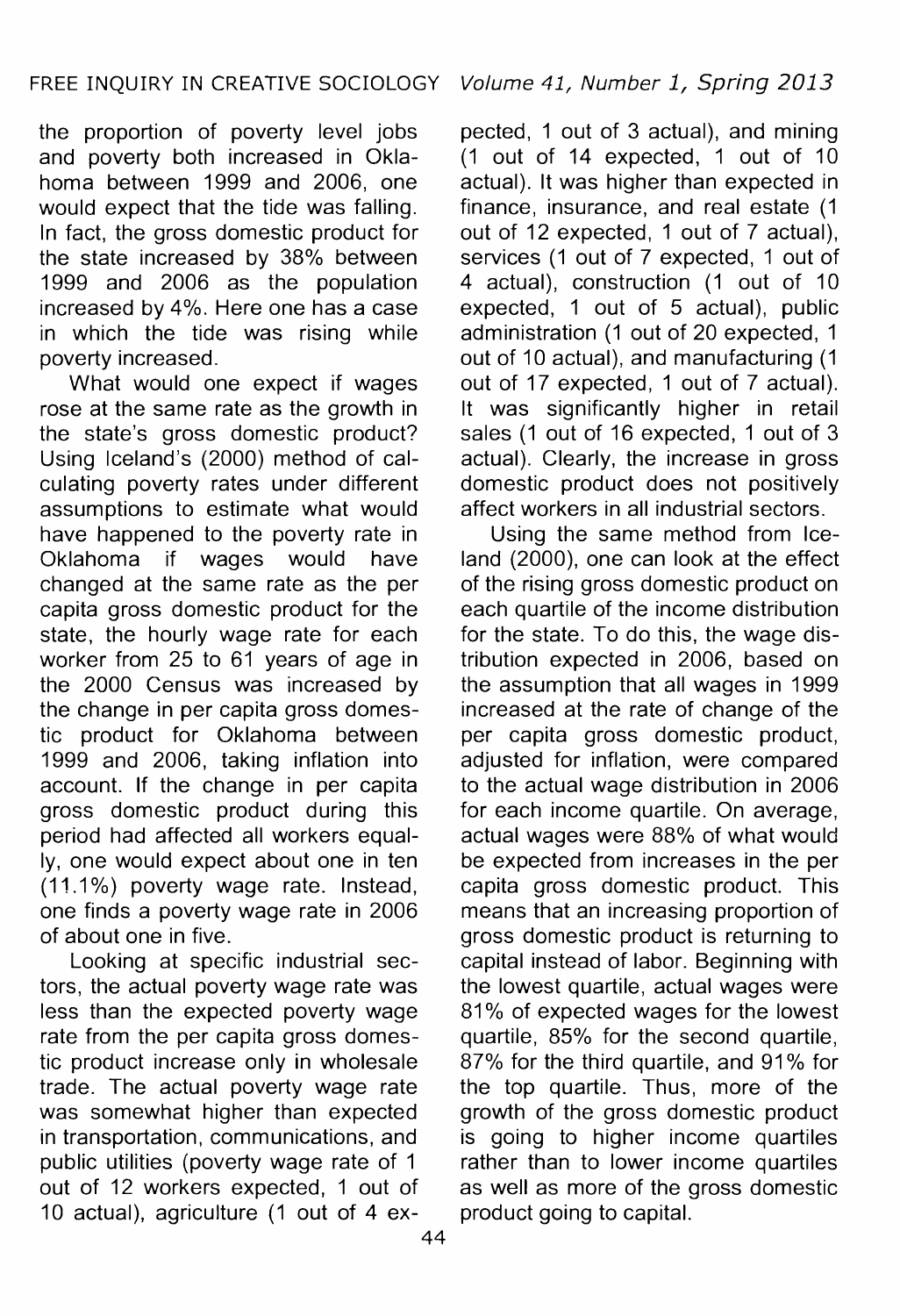To understand this distribution of poverty wages by industry, it is instructive to look at wage level, wage distribution, and the use of part-time or temporary workers. Using the population of employed persons from 25 to 62 years of age in 2006, the four sectors with the highest proportion of poverty wage jobs had the lowest average hourly wage rate for full-time workers, ranging from \$11.85/hour to \$17.32/hour. The four sectors with the lowest proportion of poverty wage jobs had the highest average hourly wage rate for full-time workers, ranging from \$19.90/hour to \$26.06/hour. Retail sales also had the widest standard deviation of wages as a proportion of the average wage rate for full-time retail sales workers, 0.97. A wide standard deviation indicates that there are more jobs that pay further below and above the average for the industry than usual. The narrowest standard deviation of wages as a proportion of the average wage rate for full-time workers was for transportation, communications, and public utilities, 0.57. A narrow standard deviation indicates that the pay for most jobs bunch more closely to the average. Services had the widest standard deviation of wages as a proportion of the average wage rate for part-time workers, 6.48. The narrowest for part-time workers was 1.22 for workers in public administration. Services, retail sales, and construction industries used the largest proportion of part-time or temporary workers, ranging from 28% to 36%. The four industrial sectors with the lowest proportion of poverty rate wages used the smallest proportion of part-time or temporary workers, rang-

ing from 14% to 18%. These three factors correlate well with high poverty rate wages in an industrial sector. They also are also consistent with a strategy of using part-time workers as a method for holding down wage demands from full-time workers.

To get another picture of the relationship between the increase in gross domestic product -the rising tide-and the incomes of workers -the boats-Table 1 was constructed based on the Bureau of Economic Analysis' "Gross Domestic Product by State and Industry'' (2009) and on hours worked by industry and occupation based on the Census Bureau's Public Use Microdata Sample for Oklahoma for the 2000 Census for 1999 and for the 2006 American Community Survey. For 1999 and 2006 in Oklahoma for each nonagricultural nongovernmental industrial sector, Table 1 compares real gross domestic product per hour worked $3$ , the market value of gross domestic product per hour worked<sup>4</sup> in 1999 dollars, the average hourly wages<sup>5</sup> for the industrial sector and for three occupational clusters in each industrial sector<sup>6</sup> in 1999 dollars, and the percent of part-time workers -working less than 35 hours per week or less than 50 weeks per year- for the three occupational clusters in each industrial sector.

Before looking at the various sources of inequality found in Table 1, first note that, as real productivity (chained GDP per hour worked) for the nonagricultural, private sectors of the economy in Oklahoma increased by 12% between 1999 and 2006, the real market value (market value of GDP per hour worked adjusted by the Consumer Price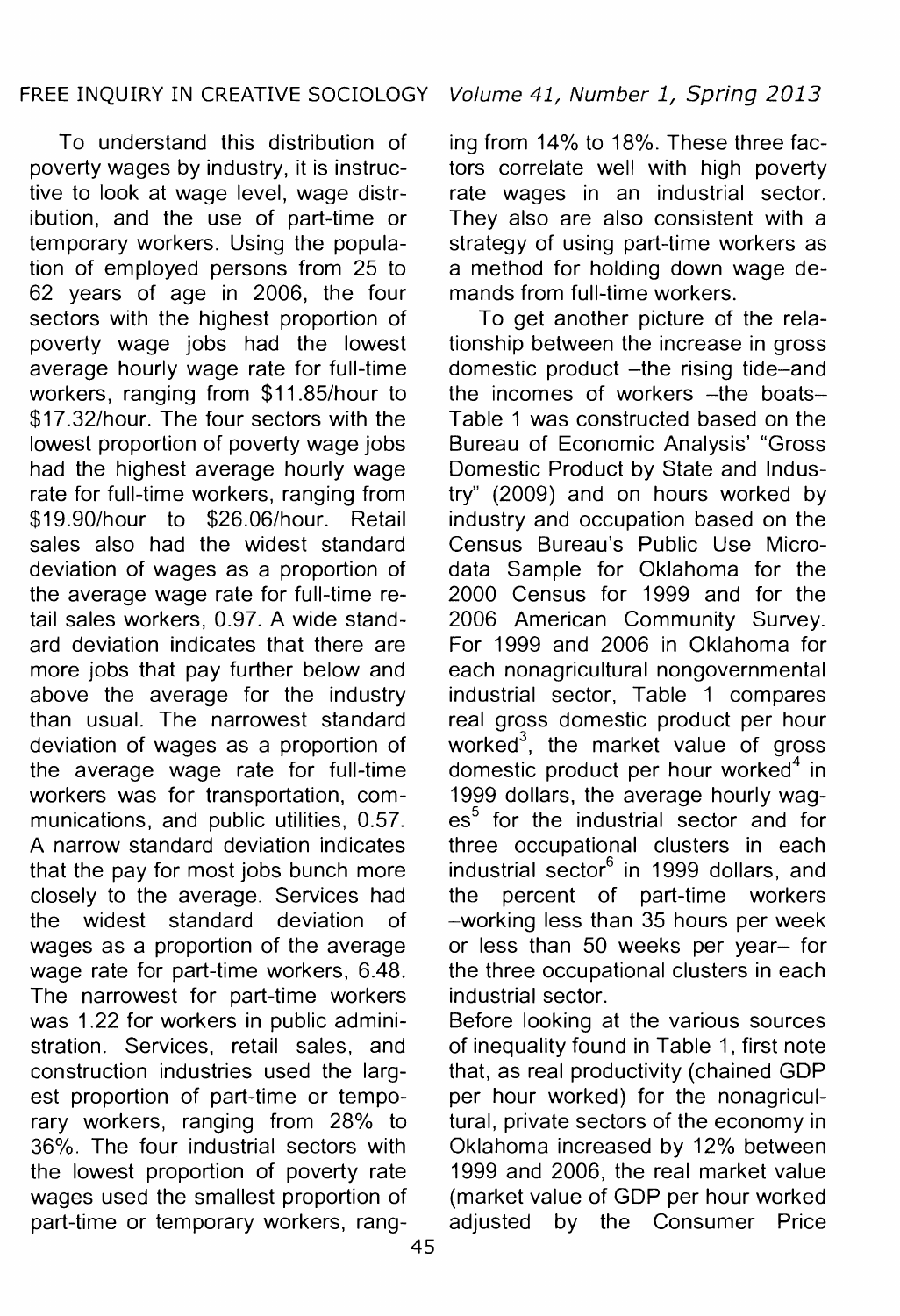Index) of that growth only increased by 6%. The real value of labor in terms of the average hourly wage rate adjusted by the Consumer Price Index decreased by 1%. This is direct evidence that, as productivity increased -admittedly at a slow pace- real hourly wages fell. This is a direct refutation of the truism that a rising tide raises all boats.

To look at what factors cause some boats to rise and others to sink in terms of wages, consider Botwinick's (1993) work on social inequality. He found three major sources of wage inequality. First, differences in earnings between and within industries set different limits to the wages of workers. Second, the disparate efforts of workers to increase their wages will affect wage differences. Finally, the everpresent reserve army of labor will set limits to wage variation. These three factors can be seen at work in Table 1.

As one looks at Table 1, industrial sectors with high rates of growth in real market value of gross domestic product were those with higher rates of growth of average wages. Both mining and wholesale trade experienced significant increases in the real market value of productivity between

|                                                              |      |        | <b>Industrial Sector</b> |  |  |  |
|--------------------------------------------------------------|------|--------|--------------------------|--|--|--|
| Variable                                                     | Year | Mining | Construction             |  |  |  |
| GDP per hour, chained in 2000 dollars                        | 1999 | 89.74  | 18.48                    |  |  |  |
|                                                              | 2006 | 72.15  | 14.20                    |  |  |  |
| GDP per hour in 1999 dollars adjusted by<br>CPI <sup>c</sup> | 1999 | 54.00  | 17.34                    |  |  |  |
|                                                              | 2006 | 160.13 | 16.3                     |  |  |  |
| Average hourly wage in 1999 dollars:                         |      |        |                          |  |  |  |
| For industry                                                 | 1999 | 17.76  | 14.05                    |  |  |  |
|                                                              | 2006 | 21.03  | 12.49                    |  |  |  |
| For managers and professionals                               | 1999 | 26.84  | 21.72                    |  |  |  |
|                                                              | 2006 | 35.19  | 20.59                    |  |  |  |
| For technical, sales, and administrative<br>support          | 1999 | 15.38  | 13.87                    |  |  |  |
|                                                              | 2006 | 16.23  | 13.21                    |  |  |  |
| For production, repair, operators,                           | 1999 | 13.98  | 13.00                    |  |  |  |
| labors, etc.                                                 | 2006 | 18.66  | 11.07                    |  |  |  |
| Percent part-time positions:                                 |      |        |                          |  |  |  |
| For managers and professionals                               | 1999 | 20%    | 18%                      |  |  |  |
|                                                              | 2006 | 16%    | 15%                      |  |  |  |
| For technical, sales, and administrative<br>support          | 1999 | 21%    | 38%                      |  |  |  |
|                                                              | 2006 | 23%    | 48%                      |  |  |  |
| For production, repair, operators,                           | 1999 | 27%    | 36%                      |  |  |  |
| labors, etc<br>$\sim$ $\sim$                                 | 2006 | 25%    | 33%                      |  |  |  |

Table 1: Comparison of Gross Domestic Product per Hour Worked, Average Wages, and Percent Part-time Employment for Nonagricultural, Private Sectors for Oklahoma for 1999 and 2006

<sup>c</sup> Consumer Price Index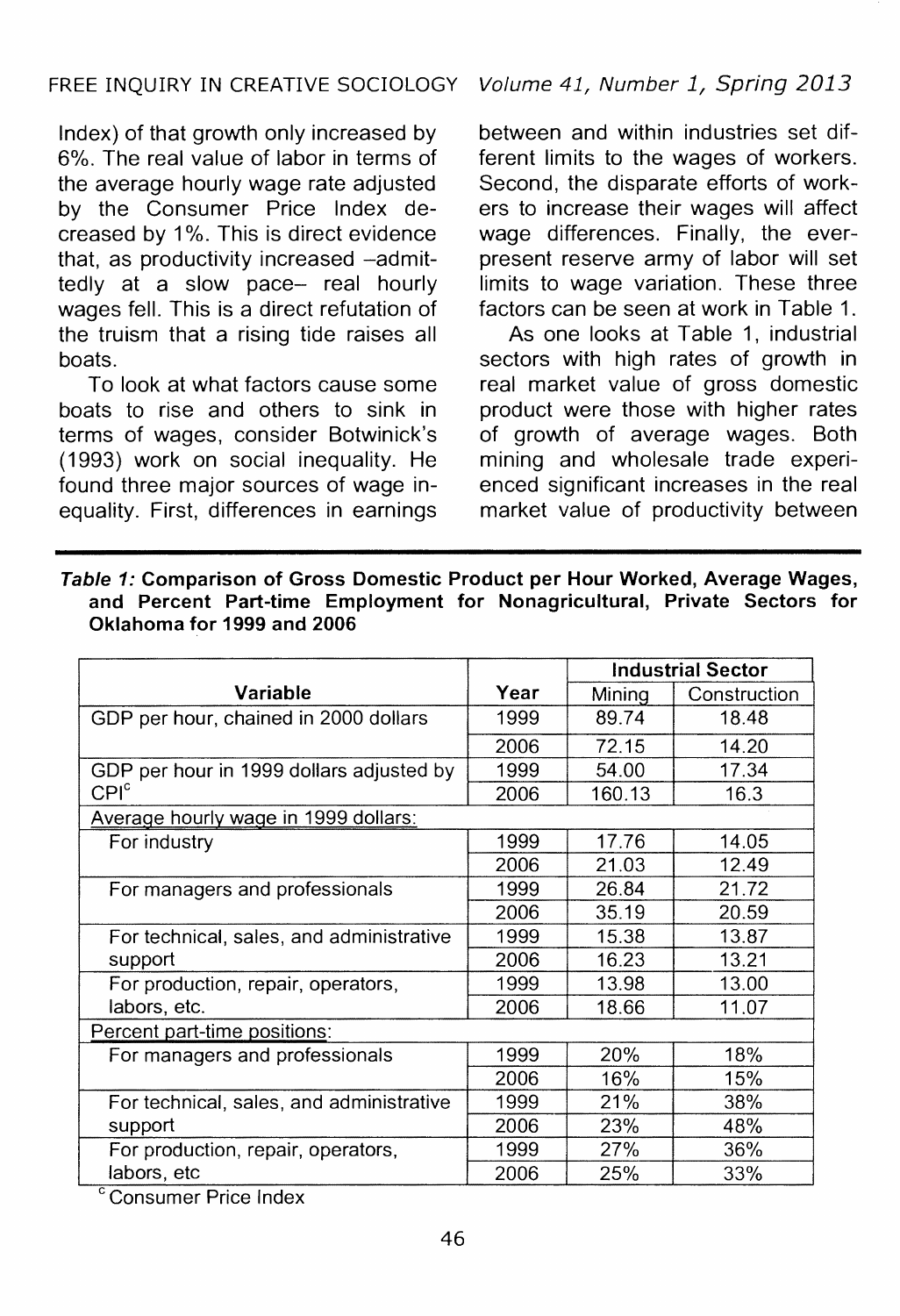#### Table 1 (continued): Comparison of Gross Domestic Product per Hour Worked, Average Wages, and Percent Part-time Employment for Nonagricultural, Private Sectors for Oklahoma for 1999 and 2006

|                                          |      | <b>Industrial Sector</b> |                          |  |
|------------------------------------------|------|--------------------------|--------------------------|--|
| Variable                                 | Year | Manufacturing            | <b>TCPU</b> <sup>a</sup> |  |
| GDP per hour, chained in 2000 dollars    | 1999 | 30.33                    | 72.96                    |  |
|                                          | 2006 | 34.41                    | 41.34                    |  |
| GDP per hour in 1999 dollars adjusted by | 1999 | 30.91                    | 74.24                    |  |
| CPI <sup>c</sup>                         | 2006 | 24.34                    | 28.84                    |  |
| Average hourly wage in 1999 dollars:     |      |                          |                          |  |
| For industry                             | 1999 | 15.87                    | 15.68                    |  |
|                                          | 2006 | 14.89                    | 16.63                    |  |
| For managers and professionals           | 1999 | 23.91                    | 23.69                    |  |
|                                          | 2006 | 24.73                    | 20.60                    |  |
| For technical, sales, and administrative | 1999 | 15.52                    | 17.25                    |  |
| support                                  | 2006 | 15.00                    | 14.57                    |  |
| For production, repair, operators,       | 1999 | 13.89                    | 11.66                    |  |
| labors, etc.                             | 2006 | 12.36                    | 16.07                    |  |
| Percent part-time positions:             |      |                          |                          |  |
| For managers and professionals           | 1999 | 11%                      | 21%                      |  |
|                                          | 2006 | 13%                      | 16%                      |  |
| For technical, sales, and administrative | 1999 | 23%                      | 23%                      |  |
| support                                  | 2006 | 20%                      | 31%                      |  |
| For production, repair, operators,       | 1999 | 23%                      | 25%                      |  |
| labors, etc                              | 2006 | 25%                      | 22%                      |  |

<sup>a</sup> Transportation, Communications, and Public Utilities

c Consumer Price Index

1999 and 2006. The real market of productivity for mining increased 197% and for wholesale trade increased 134%. While the average hourly value of real wages fell during this time period for almost all other industrial sectors, the real value of wages increased 18% for mining and 42% for wholesale trade. Thus, higher wages can be paid to workers in industrial sectors that have higher rates of real market value growth.

As an aside, one often hears management admonish workers to work harder to increase productivity as a means of potentially increasing wages. Ironically, real productivity actually decreased for mining by 20% between 1999 and 2006. The reason for the increase in real market value of productivity for mining was an increase in the price of gasoline from \$1-\$2 per gallon in 1999 to \$3-\$4 per gallon in 2006. The increased return on an hour worked was rooted in market conditions for the product.

The increase in the real market value of productivity for wholesale trade appears to reside in an increase in real productivity. Chained productivity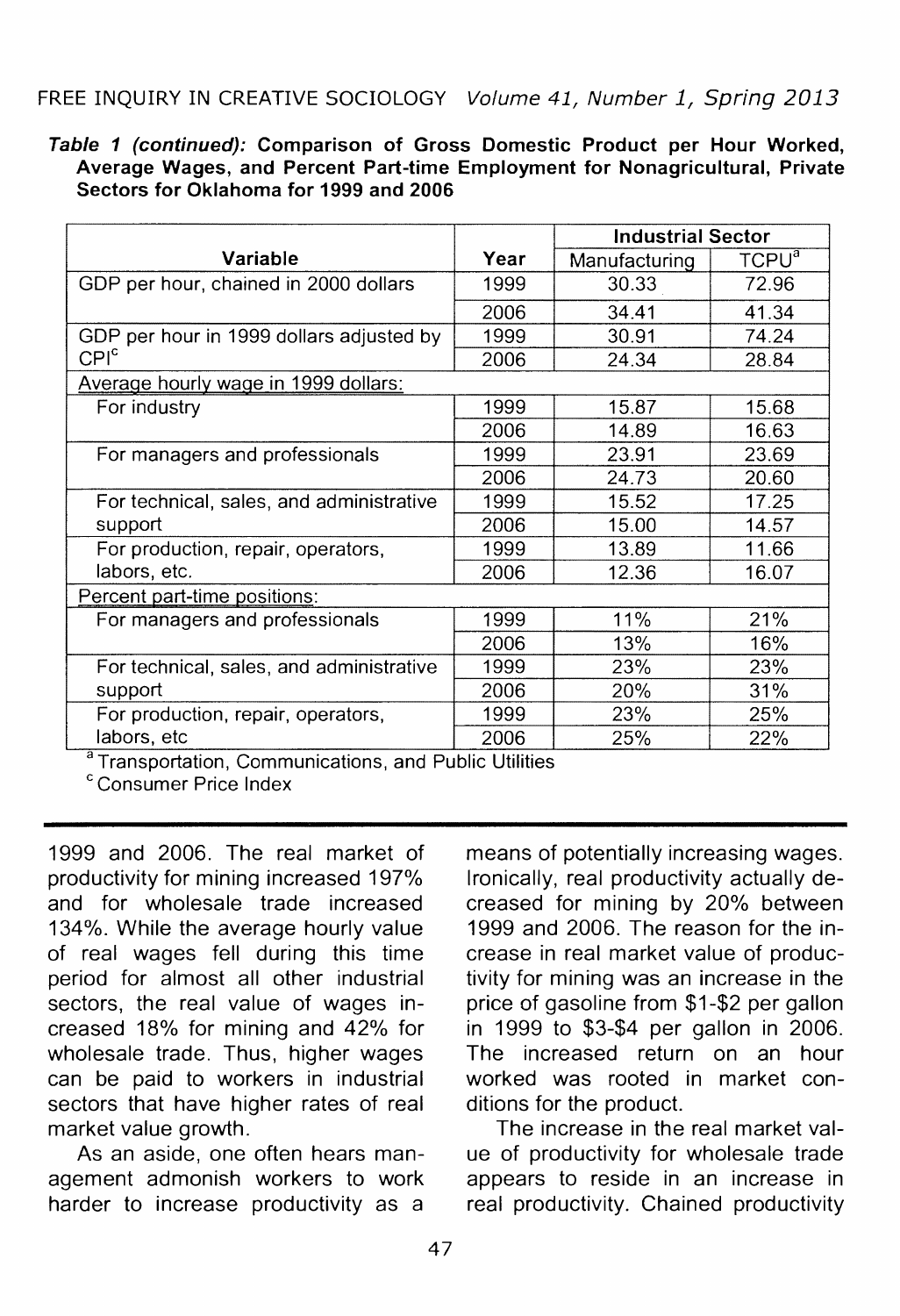per hour of work increased for wholesale trade by 194%. However, the total hours worked in wholesale trade decreased by 60% between 1999 and 2006. The proportion of part-time workers was cut in half over that time period.

Without a detailed history of the wholesale trade sector, it is impossible to tell the story of this sector. But clearly, either less productive enterprises left the state, went out of business, or some found means of seriously increasing productivity -such as computerization and automation- that resulted in more output with less labor.

The real market value of productivity for all other industrial sectors was either stagnant or declining. With respect to the stagnant sectors, the real market value of productivity increased for finance, insurance, and real estate by 1% and decreased for services by 4% and for construction by 6%. Real wages decreased for finance, insurance, and real estate by  $1\%$ , for services by 1%, and for construction by 11%.

The sectors that experienced a decline in the real market value of productivity present a mixed picture with respect to wages. Retail sales behave

|                                                                                                                                                                                                                                                           |      | <b>Industrial Sector</b> |        |  |
|-----------------------------------------------------------------------------------------------------------------------------------------------------------------------------------------------------------------------------------------------------------|------|--------------------------|--------|--|
| <b>Variable</b>                                                                                                                                                                                                                                           | Year | Wholesale                | Retail |  |
| GDP per hour, chained in 2000 dollars                                                                                                                                                                                                                     | 1999 | 14.39                    | 25.89  |  |
|                                                                                                                                                                                                                                                           | 2006 | 42.32                    | 28.85  |  |
| GDP per hour in 1999 dollars adjusted                                                                                                                                                                                                                     | 1999 | 13.99                    | 25.96  |  |
| by CPI <sup>c</sup>                                                                                                                                                                                                                                       | 2006 | 32.78                    | 19.39  |  |
| Average hourly wage in 1999 dollars:                                                                                                                                                                                                                      |      |                          |        |  |
| For industry                                                                                                                                                                                                                                              | 1999 | 12.22                    | 16.81  |  |
|                                                                                                                                                                                                                                                           | 2006 | 17.33                    | 11.74  |  |
| For managers and professionals                                                                                                                                                                                                                            | 1999 | 18.11                    | 20.79  |  |
|                                                                                                                                                                                                                                                           | 2006 | 20.32                    | 22.30  |  |
| For technical, sales, and administrative                                                                                                                                                                                                                  | 1999 | 11.83                    | 15.14  |  |
| support                                                                                                                                                                                                                                                   | 2006 | 21.39                    | 11.08  |  |
| For production, repair, operators,                                                                                                                                                                                                                        | 1999 | 11.23                    | 16.16  |  |
| labors, etc.                                                                                                                                                                                                                                              | 2006 | 11.05                    | 9.80   |  |
| Percent part-time positions:                                                                                                                                                                                                                              |      |                          |        |  |
| For managers and professionals                                                                                                                                                                                                                            | 1999 | 28%                      | 20%    |  |
|                                                                                                                                                                                                                                                           | 2006 | 17%                      | 40%    |  |
| For technical, sales, and admin.                                                                                                                                                                                                                          | 1999 | 51%                      | 32%    |  |
| support                                                                                                                                                                                                                                                   | 2006 | 20%                      | 49%    |  |
| For production, repair, operators,                                                                                                                                                                                                                        | 1999 | 43%                      | 24%    |  |
| labors, etc.<br>$\mathbf{c}_{\text{max}}$ . The set of the set of the set of the set of the set of the set of the set of the set of the set of the set of the set of the set of the set of the set of the set of the set of the set of the set of the set | 2006 | 28%                      | 48%    |  |

Table 1 (continued): Comparison of Gross Domestic Product per Hour Worked, Average Wages, and Percent Part-time Employment for Nonagricultural, Private Sectors for Oklahoma for 1999 and 2006

Consumer Price Index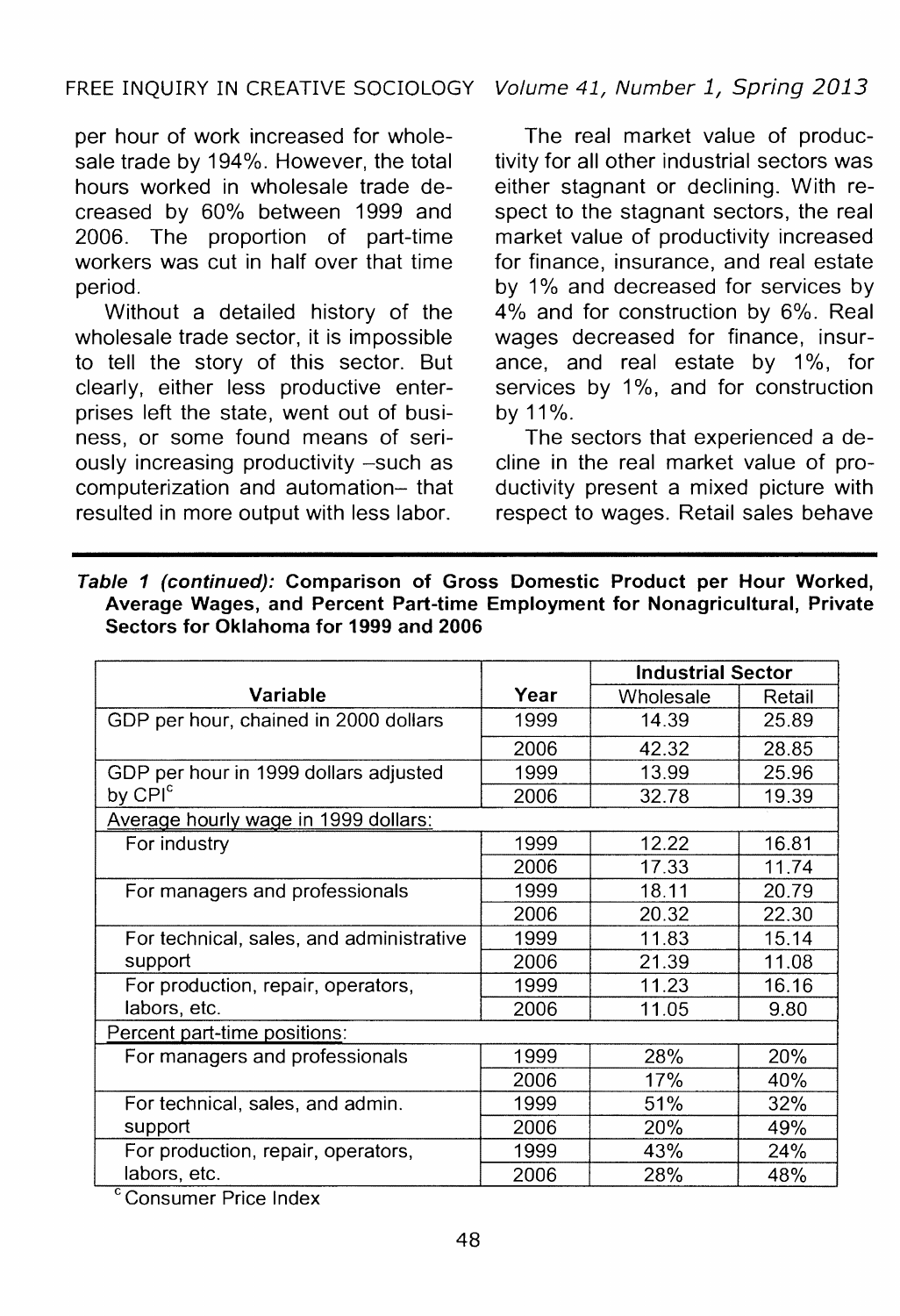Table 1 (continued): Comparison of Gross Domestic Product per Hour Worked, Average Wages, and Percent Part-time Employment for Nonagricultural, Private Sectors for Oklahoma for 1999 and 2006

|                                                              |      | <b>Industrial Sector</b> |          |  |
|--------------------------------------------------------------|------|--------------------------|----------|--|
| Variable                                                     | Year | FIRE <sup>b</sup>        | Services |  |
| GDP per hour, chained in 2000 dollars                        | 1999 | 69.18                    | 17.26    |  |
|                                                              | 2006 | 73.50                    | 19.14    |  |
| GDP per hour in 1999 dollars adjusted<br>by CPI <sup>c</sup> | 1999 | 66.91                    | 16.58    |  |
|                                                              | 2006 | 67.57                    | 15.98    |  |
| Average hourly wage in 1999 dollars:                         |      |                          |          |  |
| For industry                                                 | 1999 | 16.73                    | 14.13    |  |
|                                                              | 2006 | 16.52                    | 14.02    |  |
| For managers and professionals                               | 1999 | 21.09                    | 18.40    |  |
|                                                              | 2006 | 21.07                    | 19.05    |  |
| For technical, sales, and administrative                     | 1999 | 15.2                     | 9.67     |  |
| support                                                      | 2006 | 13.58                    | 9.69     |  |
| For production, repair, operators,                           | 1999 | 13.47                    | 11.52    |  |
| labors, etc.                                                 | 2006 | 13.30                    | 10.88    |  |
| Percent part-time positions:                                 |      |                          |          |  |
| For managers and professionals                               | 1999 | 19%                      | 40%      |  |
|                                                              | 2006 | 14%                      | 37%      |  |
| For technical, sales, and administrative<br>support          | 1999 | 36%                      | 58%      |  |
|                                                              | 2006 | 34%                      | 54%      |  |
| For production, repair, operators,                           | 1999 | 24%                      | 42%      |  |
| labors, etc.                                                 | 2006 | 47%                      | 44%      |  |
|                                                              | 2006 | 47%                      | 44%      |  |

<sup>b</sup> Finance, Insurance, and Real Estate

c Consumer Price Index

as expected from Botwinick's study. The real market value of productivity declined by 25%; real wages declined by 30%. The behavior of the manufacturing sector and the transportation, communications, and public utility sector are a bit aberrant with respect to the observation that growth of productivity sets the limits to the growth of wages. While the real market value of productivity for manufacturing decreased by 21%, real wages only decreased by 6%. As the real market value of productivity for the transportation, communications, and public utility sector declined by 61%, real wages actually increased by 6%.

One can use Botwinick's observation that disparate efforts of workers to increase their wages will affect wage differences to account for the rising wages in the transportation, communications, and public utilities sector. The Bureau of Labor Statistics reports that transportation, communications, and public utilities is the private sector with the highest percent of employees represented by unions (Bureau of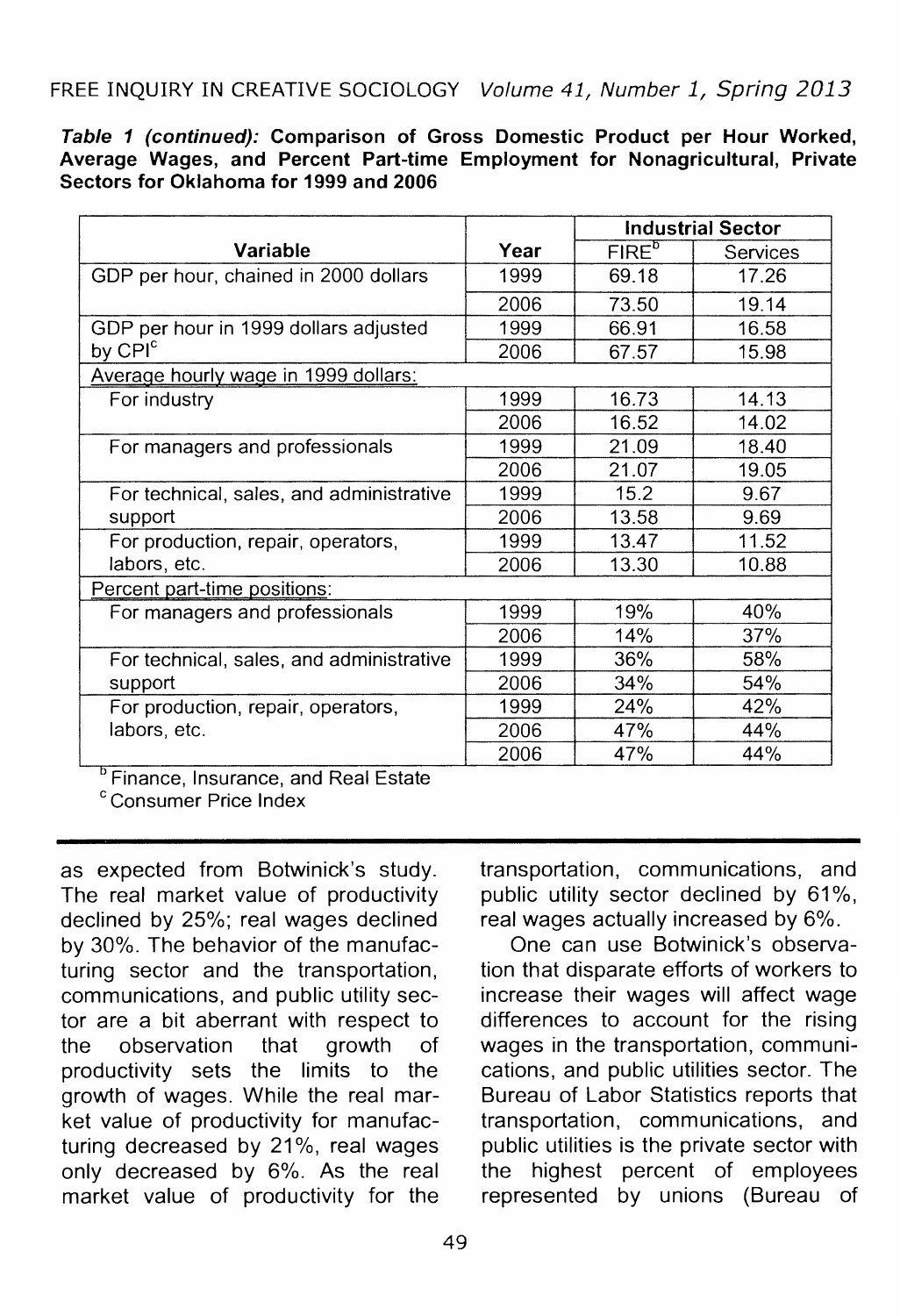Labor Statistics 2009b). Moreover, if one examines the databases for stories from the Tulsa World and the Daily Oklahoman for the last 10 years. almost all of the stories that involve unions are about the transportation, communications, and public utilities sector. Concerted actions by unions along with the regulated nature of utilities could easily account for upward pressure on real wages in the face of a decline in the real market value of productivity. Additionally, it should be noted that the gross domestic product for transportation, communications, and public utilities actually increased by 15%. Thus, there may have been room in budgets to cover wages in the face of declining real market value of productivity. Moreover, the transportation, communications, and public utilities sector has the narrowest difference between the top and bottom of the salary range as measured by the standard deviation of wages divided by the average wage. As such, wages to management and non-represented workers could be depressed to cover wage increases to represented workers.

The relative small loss of real hourly wages for manufacturing workers in the face of the significant loss of real market value of product probably cannot be accounted for without further study. One should note that the real productivity for manufacturing rose between 1999 and 2006 at the second highest rate behind wholesale trade. Whether this increase can be attributed to increased automation, more successful management or organization, increased productivity of workers, or some other factor, it likely indicates

that the specific skills used by manufacturing workers in new systems. skills, or methods of work would make them more difficult to replace in the local labor market. It is also likely that manufactures that rely on cheap labor move their operations to low wage countries, such as China. Anecdotally, a former neighbor, an engineer, shared that the small company for whom he works moved its manufacturing to China. I assume that, if my neighbor's small company that manufactures trolling motors for fishing boats can move its manufacturing to China, such a strategy is available to most manufactures that choose to use low wages for its competitive advantage. Otherwise, increasing productivity rather than beggaring ones workers seems to be the strategy in manufacturing to remain in Oklahoma.

Botwinick's last finding was that the ever-present reserve army of labor will set limits to wage variation. The effect of the "ever-present reserve army" can be best seen in the retail sales sector. As one would expect from Botwinick's first finding that the growth in earnings limits growth in wages, the decline of the real market value of productivity in retail sales lead to a proportional decline in real wages. One of the ways that the retail sales sector dealt with its situation was to double part-time employment for all occupations. This strategy has obvious benefits for management and owners in the retail sales sector in that part-time employees are flexibly scheduled, casually employed, receive the lowest of wages, and receive no additional benefits. One of the effects of increasing part-time employment is to increase the reserve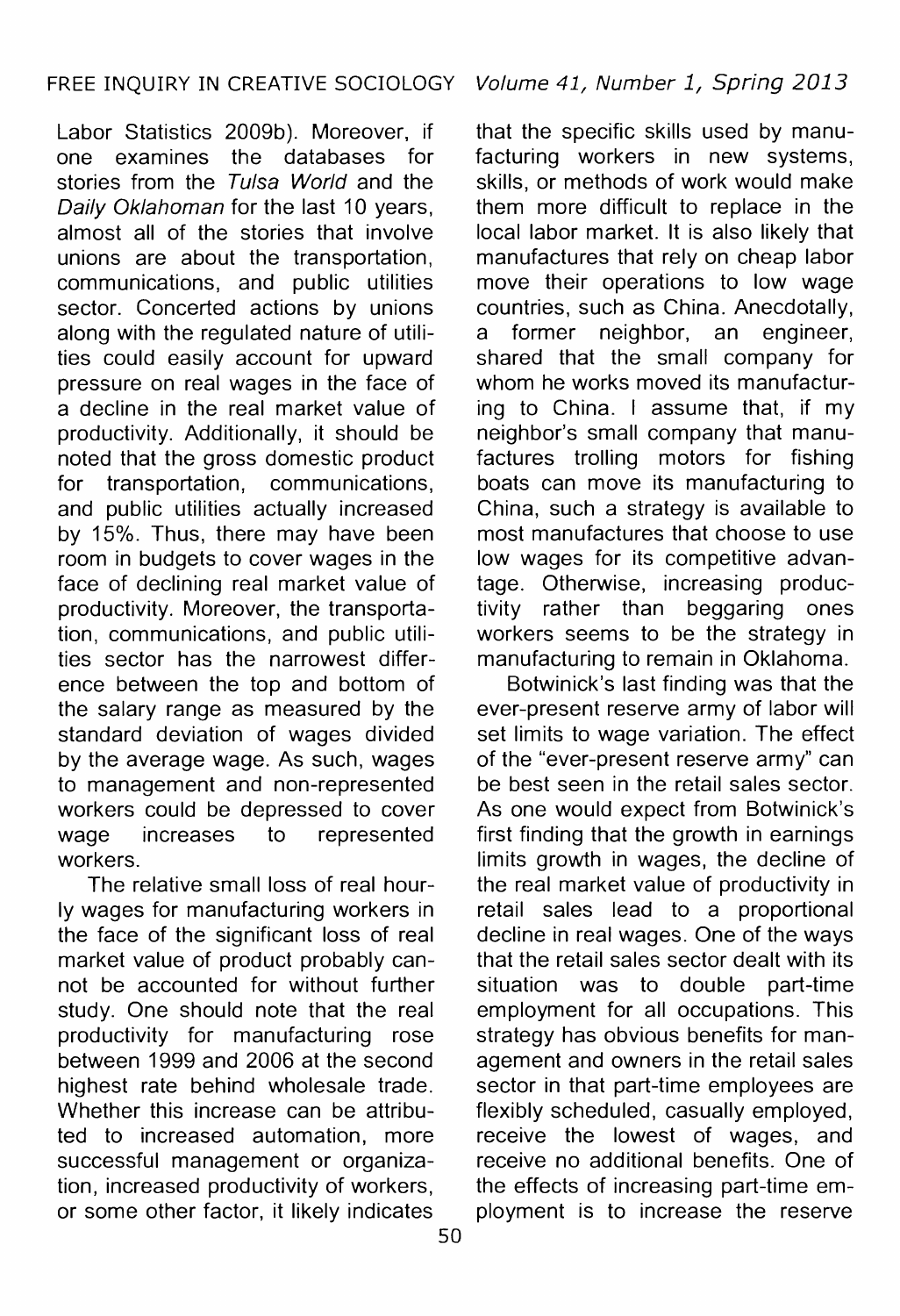army of workers. Note from the Consumer Expenditure Survey (Bureau of Labor Statistics 2009a) that households making less than \$34,685 spend more than they make. This means that they have additional pressure to earn. Multiple jobs or multiple workers in the household are required to maintain the household over the long term. With a rise in low-paying, part-time jobs, more workers must work more than one job in order to try to maintain a standard of living. Thus, the effect of increasing part-time, low wage work in the labor market is to increase the reserve army of workers by increasing the number of jobs than any one worker must work.

# **Conclusion: The rising floor as the solution to poverty**

In the Russell Sage Foundation study of low-wage work in Europe and the United States (Gautié and Schmitt 2010), the authors found that the proportion of low-wage work, and therefore work that pays poverty level wages, does not correlate with per capita Gross Domestic Product, Gross Domestic Product Growth, the growth in the hourly productivity of labor, or demographic factors such as the growth of women in the labor market. In other words, as with this study, they found that the rising tide does not assure that all boats will rise.

The factor their study found that reduced low-wage work, thereby poverty, was a rising floor. They found that the rising floor took several forms. In some cases, strong bargaining power of workers affected multiple sectors through various mechanisms to spread the agreement. In Oklahoma,

this is most clearly seen in the Transportation, Communication, and Public Utilities sector. In other cases, a strong minimum wage provided a rising floor. While some would argue that a strong minimum wage would possibly decrease employment, Bluestone (1995) found that higher minimum wages only lead to very modest losses of low income jobs that are more than offset by overall higher wages in the labor market. In yet other cases, strong income support provided a rising floor. For example, in countries that had strong income support for the unemployed, wages were forced to be higher than the income support level. While not discussed in the Russell Sage Foundation study, the elimination of the two-tier wage system involving racial and sexual discrimination would help to set a floor to wages. One practice that Iceland (2000) and Ridgeway (2006) found that enable discrimination to continue is the failure to assess and use actual skills required and demonstrated for hiring, remuneration, and promotion decisions. In the absence of good, objective systems to assess skills required and demonstrated, they both found that employers default to stereotypes that privilege white males to make decisions.

The findings on Oklahoma in this study along with the findings of the study sponsored by the Russell Sage Foundation on the United States and Europe turn the truisms about poverty upside down. Tax breaks and incentives thrown at businesses without a strong floor of worker benefits and rights simply result in more profits for businesses and higher wages for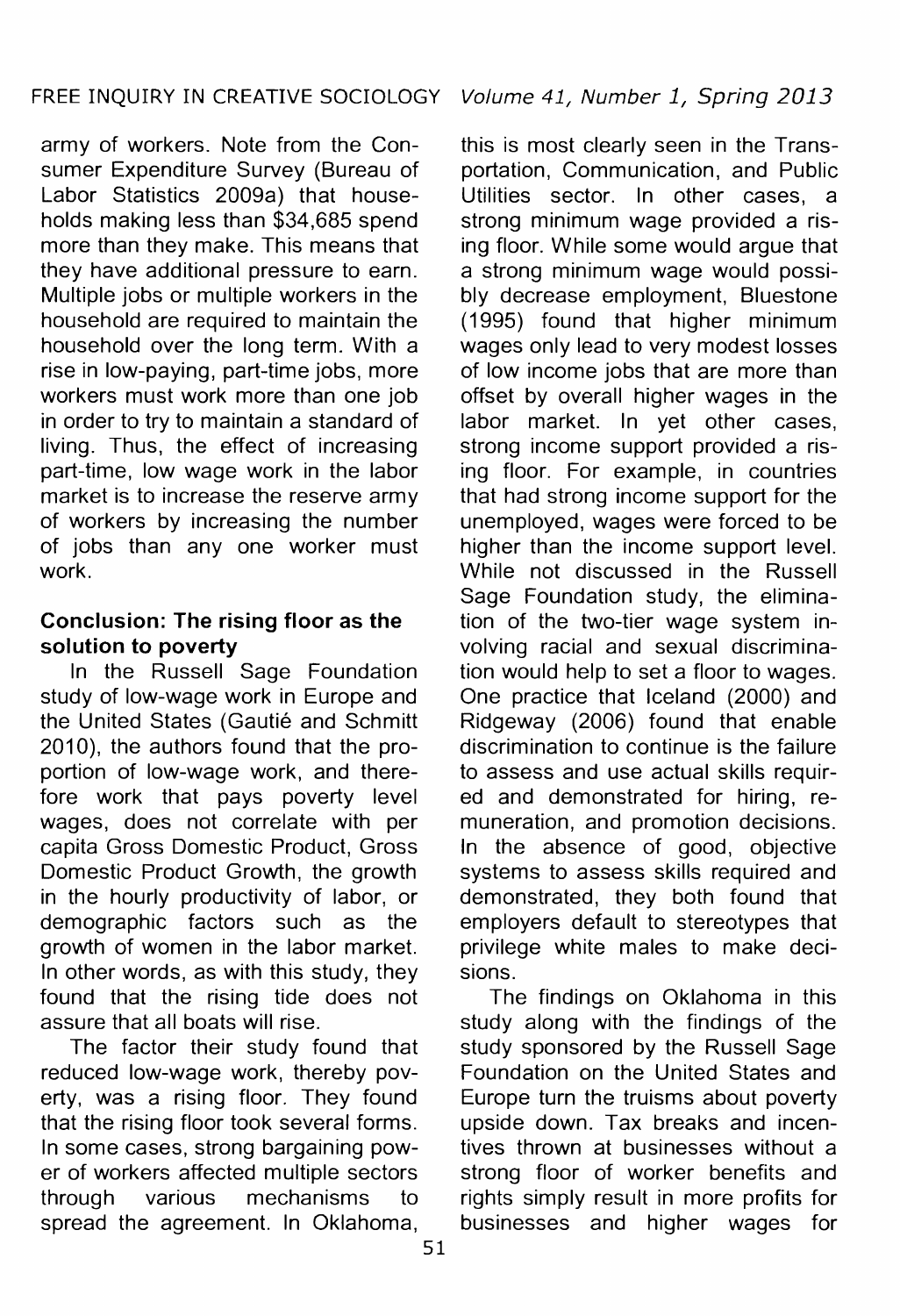management. They do little to lower the poverty rate for the population. Having a generous welfare/unemployment system does not create dependency; it gives workers an alternative to low wages and thereby puts a solid floor on the labor market by forcing employers to pay more to entice workers into the labor market.

# **END NOTES**

- The poverty wage rate for this study is a wage rate paid to a worker who works 40 hours per week and 52 weeks per year that would still leave the worker and her/his household in poverty if she/he were the only income earner in a household of three. In the 2006 American Community Survey, the average size of a household in Oklahoma was 2.5, and the average size of a family was just over three.
- $2$  The values reported for variables were calculated from the Public Use Microdata Sample for Oklahoma from the U.S. Census Bureau's 2000 Census for values identified as 1999 and from the U.S. Census Bureau's 2006 American Community Survey for values identified as 2006. Given the wide variability in employment of persons under 25 years and of persons 62 years and older, the calculations were based only on adults 25 to 61 years of age.
- <sup>3</sup> Gross domestic product values for Oklahoma were drawn from "Gross Domestic Product by State and Industry" (Bureau of Economic Analysis 2009). Real gross domestic product per hour was calculated

by dividing gross domestic product values by industry chained to the year 2000 by the number of hours worked in that industry as calculated from the Public Use Microdata Sample for Oklahoma from the 2000 U.S. Census for 1999 and from the 2006 American Community Survey for 2006. Multiplying various amounts of products in an industrial sector by the cost of those products for a reference year, which is 2000 in this case, creates a chained value (Bureau of Economic Analysis 2008). The idea is to create a dollar amount that reflects changes in mixes and amounts of products produced in an industrial sector while neutrallizing the effect of changes in market prices and inflation.

<sup>4</sup> Using the same databases as identified in Note 3 above, the market value of gross domestic product per hour worked for an industrial sector was calculated by dividing the nominal market value of the gross domestic product for the industrial sector, adjusted for inflation using the Consumer Price Index, by the number of hours worked in that industry. The adjustment by the Consumer Price Index was done to make values in 1999 comparable with values in 2006. Values are expressed in 1999 dollars.

<sup>5</sup> Hours worked in an industrial sector were estimated from census

sources cited in Note 3 above.<br><sup>6</sup> Average wages reported by industrial sector and, in Table 1, by occupational cluster within an industry were estimated from census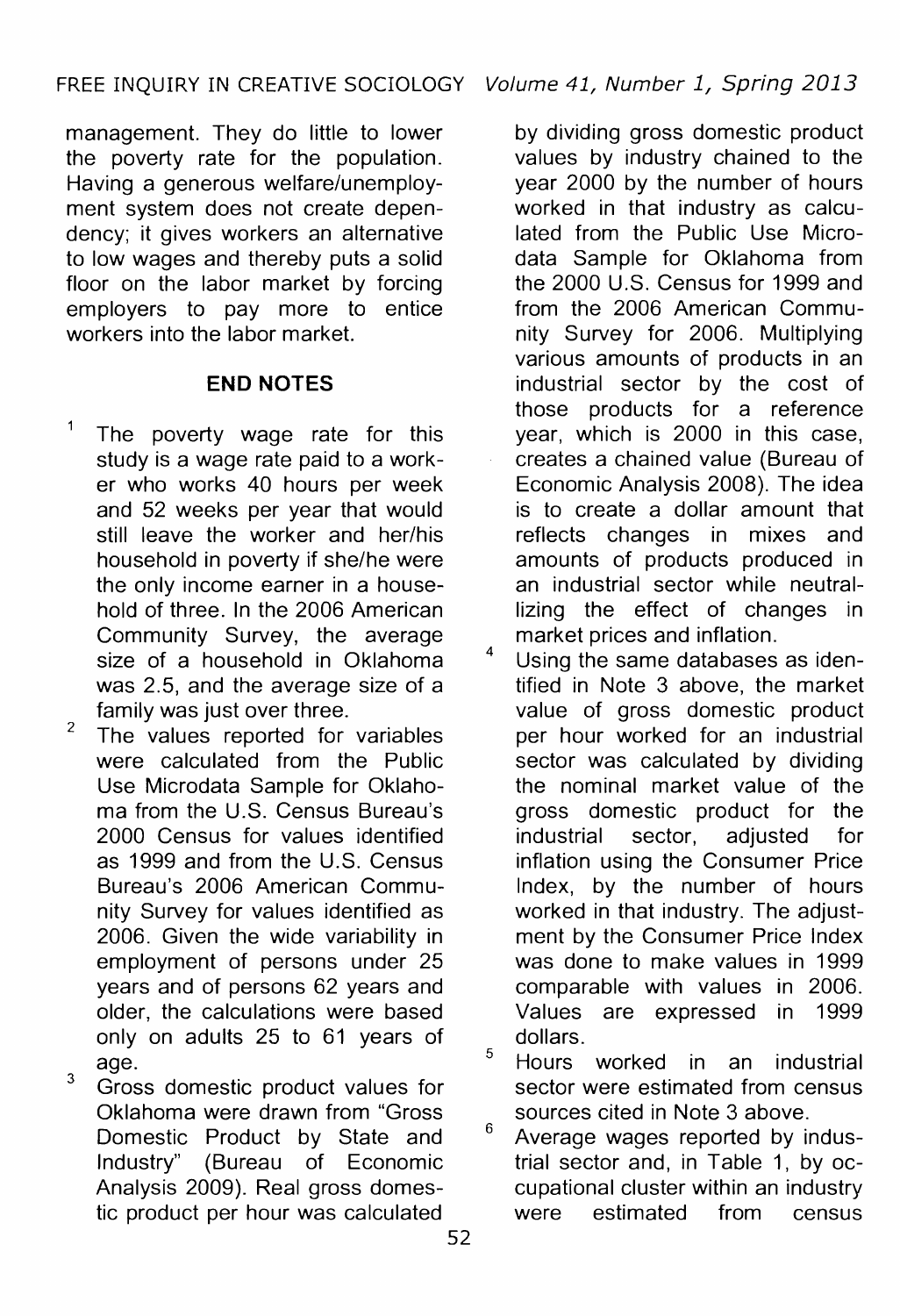sources cited in Note 3 above. Once again, the wages are reported in 1999 dollars, and the Consumer Price Index was used to make values in 1999 comparable with values in 2006.

## **References**

- Assistant Secretary for Planning and Evaluation. 2006. "The 2006 HHS Poverty Guidelines." Washington, D.C.: U.S. Department of Health & Human Services. Retrieved February 17, 2010 from http://aspe.hhs. gov/POVERTY /06poverty .shtm I.
- Bluestone, Barry. 1995. The Polarization of American Society: Victims, Suspects, and Mysteries to Unravel. NY: Twentieth Century Fund Press.
- Botwinick, Howard. 1993. Persistent Inequalities. NJ: Princeton University Press.
- Bureau of Economic Analysis. 2008. "Concepts and Methods of the U.S. National Income and Product Accounts (Introductory Chapters 1-4)." Washington, D.C.: U.S. Department of Commerce. Retrieved June 2, 2009 from http://www.bea.gov/Na tional/pdf/NIPAhandbookch 1-4.pdf.
- ------. 2009. "Gross Domestic Product by State and Industry." Washington, D.C.: U.S. Department of Commerce. Retrieved January 13, 2010 from http://www.bea.gov/regional/ gsp/action.cfm.
- Bureau of Labor Statistics. 1999. "Table 2. Income before taxes: Average annual expenditures and characteristics, Consumer Expenditure Survey, 1999." Washington, D.C.: U.S. Department of Labor. Retrieved February 22, 2010 from http://www.bls.gov/cex/1999/Stand ard/income.pdf.
- ------. 2009a. "Table 2 Income before taxes: Average annual expenditures and characteristics, Consumer Expenditure Survey, 2006." Washington, D.C.: U.S. Department of Labor. Retrieved June 21, 2010 from http:/www.bls.gov/cex/2006/ Standard/income.pdf.
- -------. 2009b. "Table 3 Union affiliation by employed wage and salary workers by occupation and industry." Washington, D.C.: U.S. Department of Labor. Retrieved June 21, 2010 from http://www.bls.gov/ news.release/union2.t03.htm.
- Carpenter, John, Huifen Zhang, Rebecca Darko, and Philip West. 2006. Oklahoma Employment Outlook 2014. Oklahoma City: Oklahoma Employment Security Commission.
- Cooke, Marvin. 1998. "Little Examined Elements in the Welfare Reform Debate: The Diminished Male and the Decreased Value of Education in the Labor Market." Free Inquiry in Creative Sociology 26(1):31-42.
- ------. 2001. "Deindustrialization and the Reorganization of Occupations: The Reorganization of the Labor Market in Oklahoma between 1970 and 1990." Free Inquiry in Creative Sociology 29(1):3-12.
- Gautié, Jérôme and John Schmitt, eds. 2010. Low-Wage Work in the